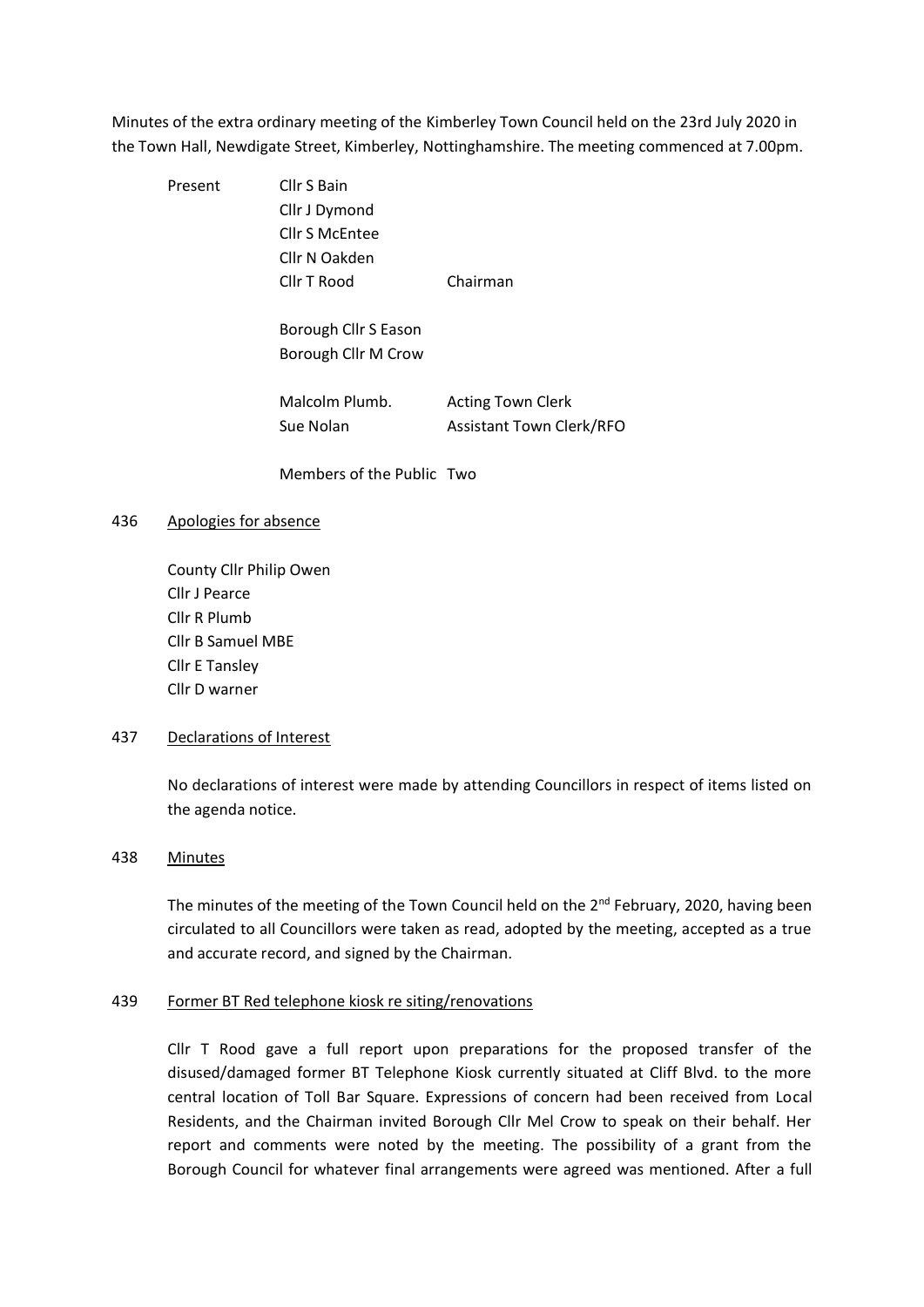discussion, it was resolved to continue with the proposal to establish a former telephone kiosk as a Heritage facility in Toll bar Square, (with a defibrillator) and to apply for a grant from the Borough Council towards the cost. The Meeting agreed to investigate the possibility of two telephone kiosks, retained on both sites.

## 440 Town Hall air conditioning system.

Cllr T Rood reported the successful installation of the heating/air conditioning system in the main hall. This was now fully operational and could be used at appropriate times in future. This system will enhance the Halls amenities and internal safety levels (e.g. none use of mobile "floor" heaters). The report was noted by the meeting.

# 441 Financial Matters

- The meeting received and noted the attached schedules of payments and receipts which had occurred since the February 2020 Town Council meeting.
- The meeting received and noted the Internal Auditors report in respect of the Annual Statement of Accounts for the financial year 2019/20.
- After discussion, the meeting resolved to adopt the annual Statement of accounts for the financial year 2019/20 showing an end of year balance of £289,796. This can now be submitted for external audit.
- The meeting noted advice received from Borough Councillors that a claim can be made for a refund of lost income arising from the Town Hals closure from hiring's during the "lockdown" period. It was agreed to prepare and submit an appropriate claim.

# 442 Councillors attendance requirement

The Acting Town Clerk referred to the legal requirement related to Councillors absence from formal meetings. He advised that for the avoidance of doubt, it would be advisable for the Town Council to formally record a "dispensation" is accepted in calculating the six month absence rule in regard to the period of "Lockdown" where no meetings were arranged. The meeting so Resolved.

# 443 Recreation Ground Pavilion

Cllr T Rood reported that, as confirmed by the recent Structural Survey report, it was desirable to obtain advice, information, and approx. costings for urgent renovations to the Sports pavilion. After discussion, it was agreed that outline plans with estimated costings be obtained for any necessary renovation/rebuilding work for this facility. It was agreed that this information be sought for referral back to a full Town Council meeting.